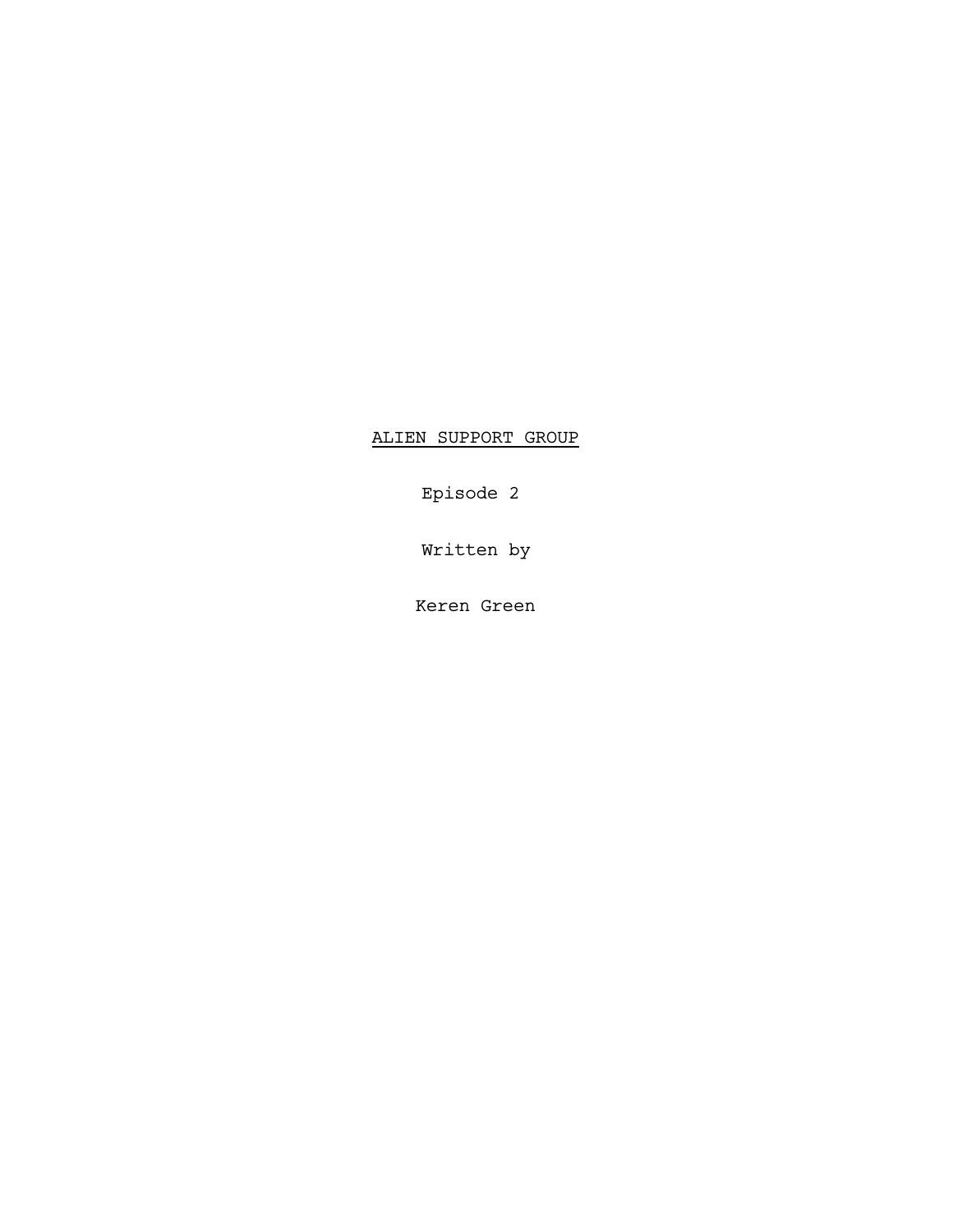INT. CLASSROOM - DAY

BHAZIR, dressed in modern clothes, writes out the day's assignment on the board as HANNAH storms in.

Bhazir turns to face her.

BHAZIR Good morning, Hann --

HANNAH Don't even bother, Mr. Smith. I know everything. And, I can prove it.

She holds up her cell phone and grins.

Bhazir's face drops as the BELL RINGS.

Hannah, overly-confident, slips into her seat as STUDENTS file in.

Bhazir composes himself and forces a smile.

# BHAZIR

Good morning!

He eyes Hannah's phone, strategically placed on her desk to taunt him, then continues...

> BHAZIR (CONT'D) Hope you had a restful weekend, because we're about to get busy.

Students groan as Bhazir and Hannah glare at each other - it's on.

INT. PRINCIPAL'S OFFICE - DAY

Hannah stands before PRINCIPAL YUSLISS, her cell phone on his desk.

ON PHONE: a blurred, over-exposed video plays. The people (or aliens) in it are impossible to make out and the audio is distorted, difficult to understand.

> JIGGER (V.O.) You got yourself a "conspiracy theorist!" They all know. Don't worry no one ever believes them.

LOYNAR (V.O.) We know how to take care of them.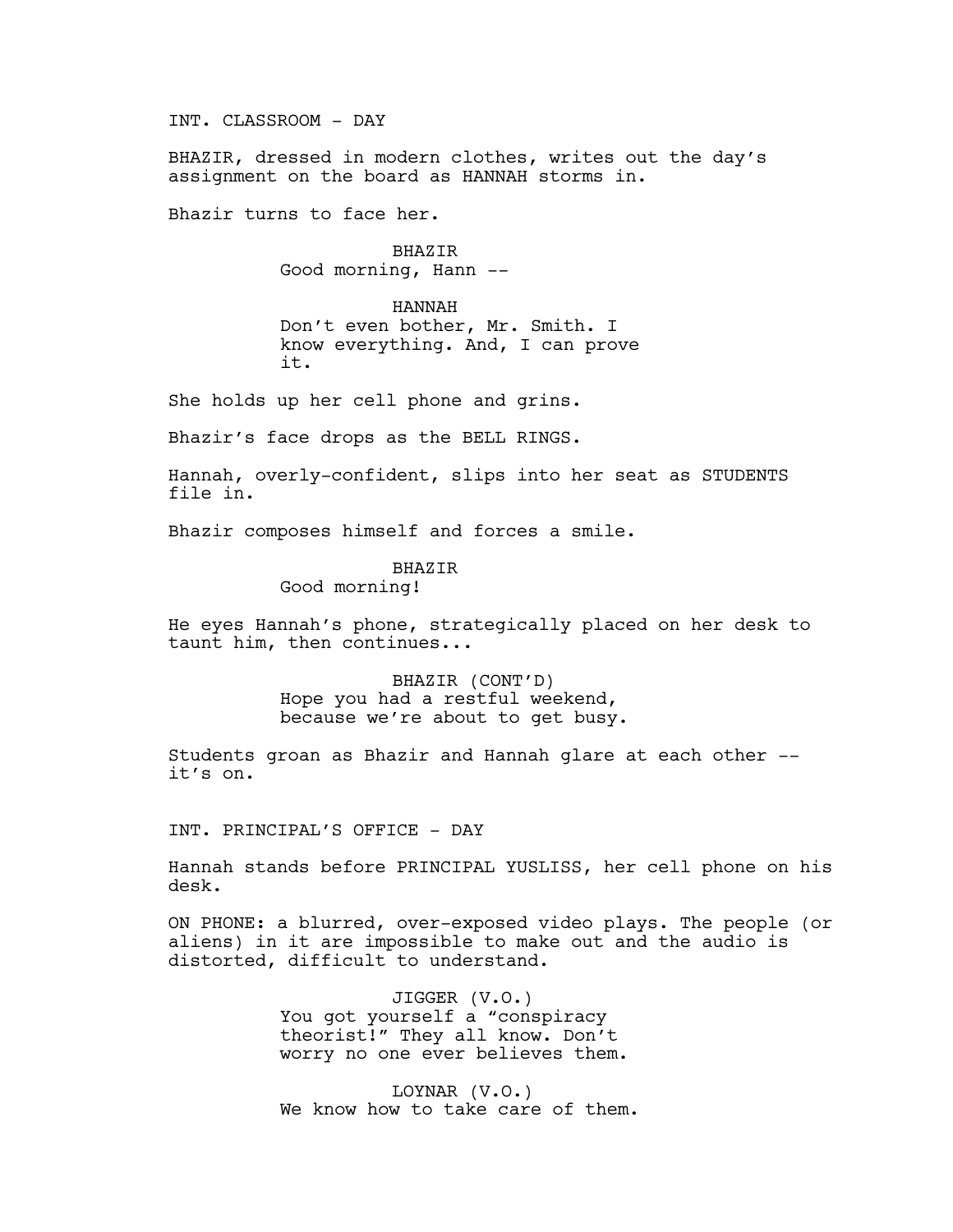BACK TO SCENE.

Hannah looks down at Yusliss, satisfied.

know what they said.

YUSLISS You said this was a matter of school safety.

HANNAH Yes! Aliens are trying to take over the world. It's all right there.

YUSLISS I can't see anything and the voices are all garbled. I honestly don't

HANNAH They said they're going to "take care of" me!

He stares at her, not convinced.  $*$ 

HANNAH (CONT'D) I'm the conspiracy theorist!

Yusliss raises his brow.

The door cracks open and Bhazir pokes his head in.

BHAZIR Principal Yusliss, you wanted to see me?

YUSLISS Ah, Mr. Smith. Come in, come in.

Bhazir avoids eye-contact with Hannah as she glares at him.

YUSLISS (CONT'D) Miss Hunter, here, claims to have followed you and made recordings of you and your friends off school grounds.

Bhazir stares at Hannah.

BHAZIR Well, that sounds like an invasion of privacy.

YUSLISS

Indeed. (to Hannah) (MORE)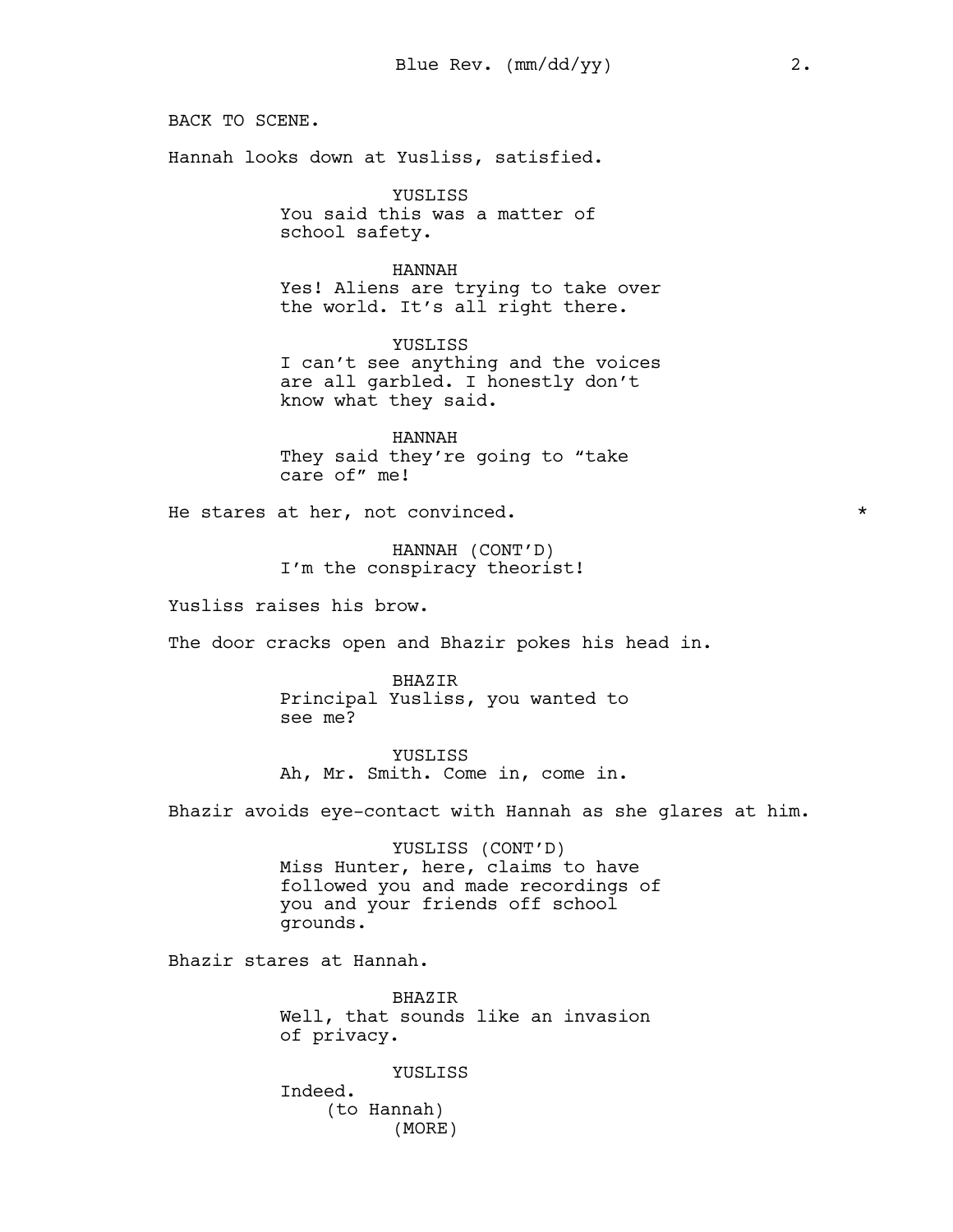Mr. Smith filed a complaint earlier today about your inappropriate behavior over the weekend. YUSLISS (CONT'D)

HANNAH What? Are you kidding me?

Yusliss picks up Hannah's phone and places it in his desk drawer.

> YUSLISS I'm confiscating your phone. This behavior is going on your record. I've already called your parents.

Hannah stares at him, mouth agape.

HANNAH You're taking his word over mine?

### YUSLISS You showed me that video on your

own accord. I suggest you have a seat and think about your behavior while we wait for your parents.

She turns on Bhazir.

#### HANNAH

This isn't over.

Hannah stomps out of the office. Bhazir turns to Yusliss as he stands.

YUSLISS

I'm so sorry.

BHAZIR It's okay. I've had this before... at my last school. It's a crush.

YUSLISS Teenage hormones.

#### BHAZIR

The worst!

The men laugh. Yusliss pats Bhazir on the back as they turn toward the door.

> YUSLISS Well, we'll make sure it ends here.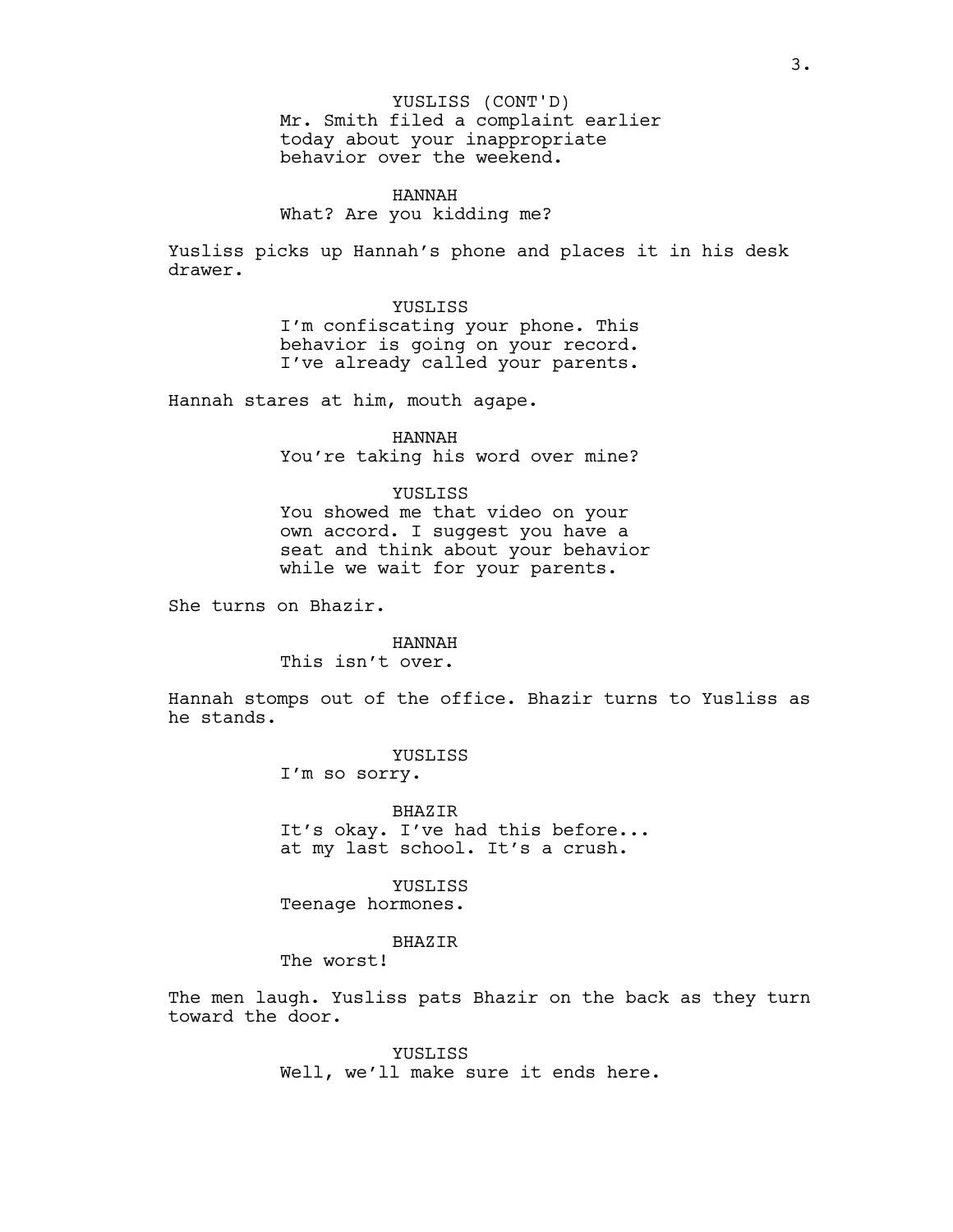#### BHAZIR

#### I appreciate that.

INT. OFFICE WAITING AREA - DAY

Bhazir walks out of the Principal's office, gloating.

Hannah slumps in her seat, angry. Bhazir winks at her as he struts by.

She shoots him the finger.

INT. MEETING ROOM - NIGHT

LOYNAR, JIGGER, and FAWP lean in close as Bhazir plays the video for them.

> LOYNAR (V.O.) We know how to take care of them.

The video ends. Bhazir looks up at his fellow aliens.

BHAZIR Two day suspension and loss of phone privileges.

JIGGER Problem solved! Now, can I tell you what they did to my --

Loynar shakes her head, oblivious to Jigger's comments.

BHAZIR She looked me in the eye and said it wasn't over.

LOYNAR What a little bitch!

Fawp and Jigger gasp.

LOYNAR (CONT'D) I'm sorry, but there's just too much at stake right now. I mean, we all know we can't be recorded in our natural form, thanks to the Little Grays, but it sounds like this one will just look for another way to expose us.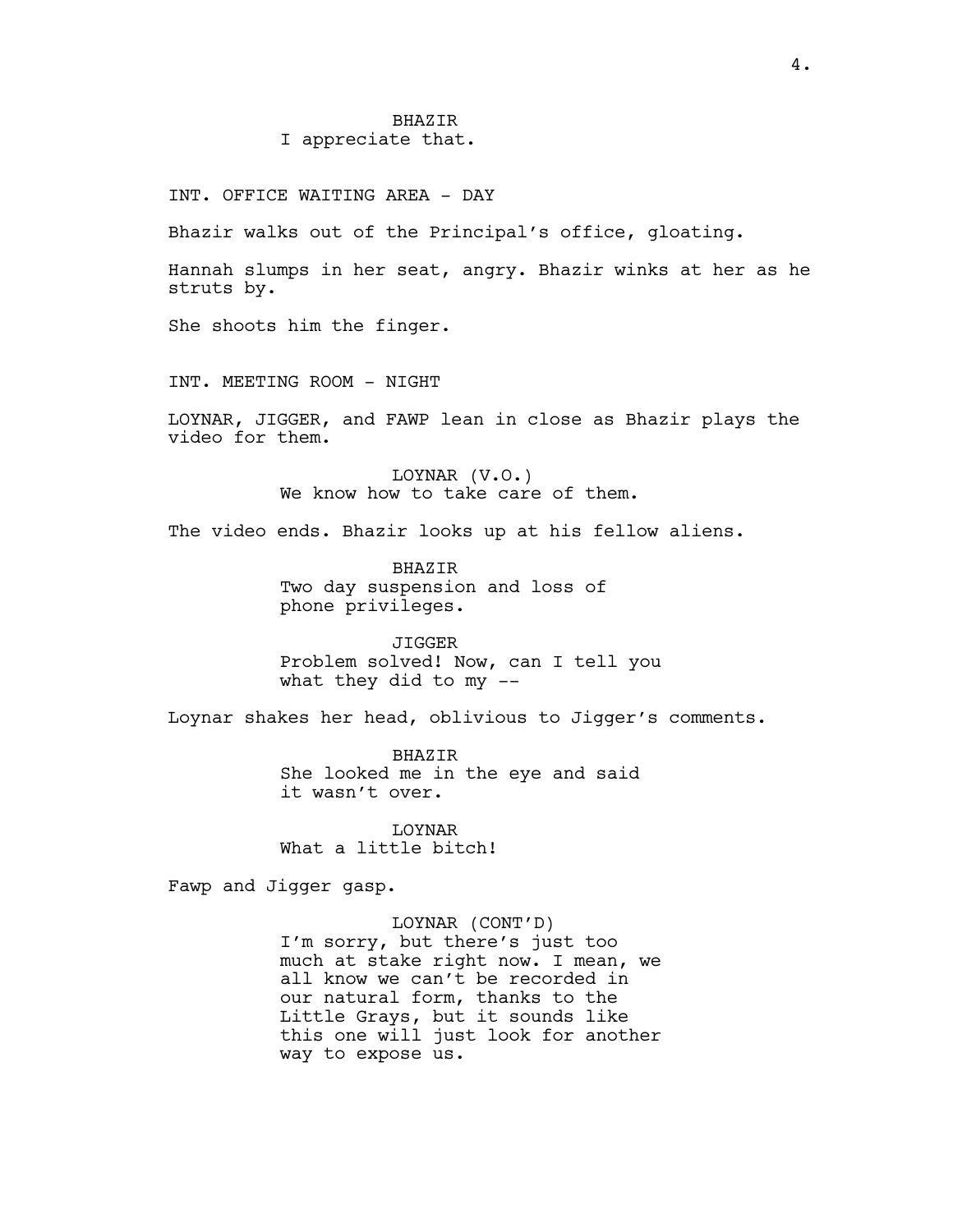She will! If you could see her eyes. Intense. Full of hatred.

Fawp shakes his head.

## FAWP

S.M.D.H.

GIRZON appears, out of thin air, into the center of the circle.

> GIRZON Greetings, guys and gals!

FAWP Dude, no one here talks like that.

Girzon ignores Fawp.

GIRZON The bosses want a progress report. So, what's buzzin, cuzzins?

Loynar jumps up from her seat and points to Bhazir.

LOYNAR Bhazir picked up a real party pooper!

Bhazir shrinks in his chair as all eyes turn on him.

GIRZON Is this true, Bhazir?

Bhazir grimaces as he manages a slight nod.

Girzon drops his head. He stares at the floor, silent.

The group stares at him, uncertain.

After a moment, Girzon lets out a loud groan. He grinds his teeth as he paces, almost in tears.

> GIRZON (CONT'D) The take-over is just around the corner. Do you have any idea what will happen to me if I report a party pooper from our team?

Loynar bites her nail as she watches him pace. Fawp quietly unwraps a candy bar.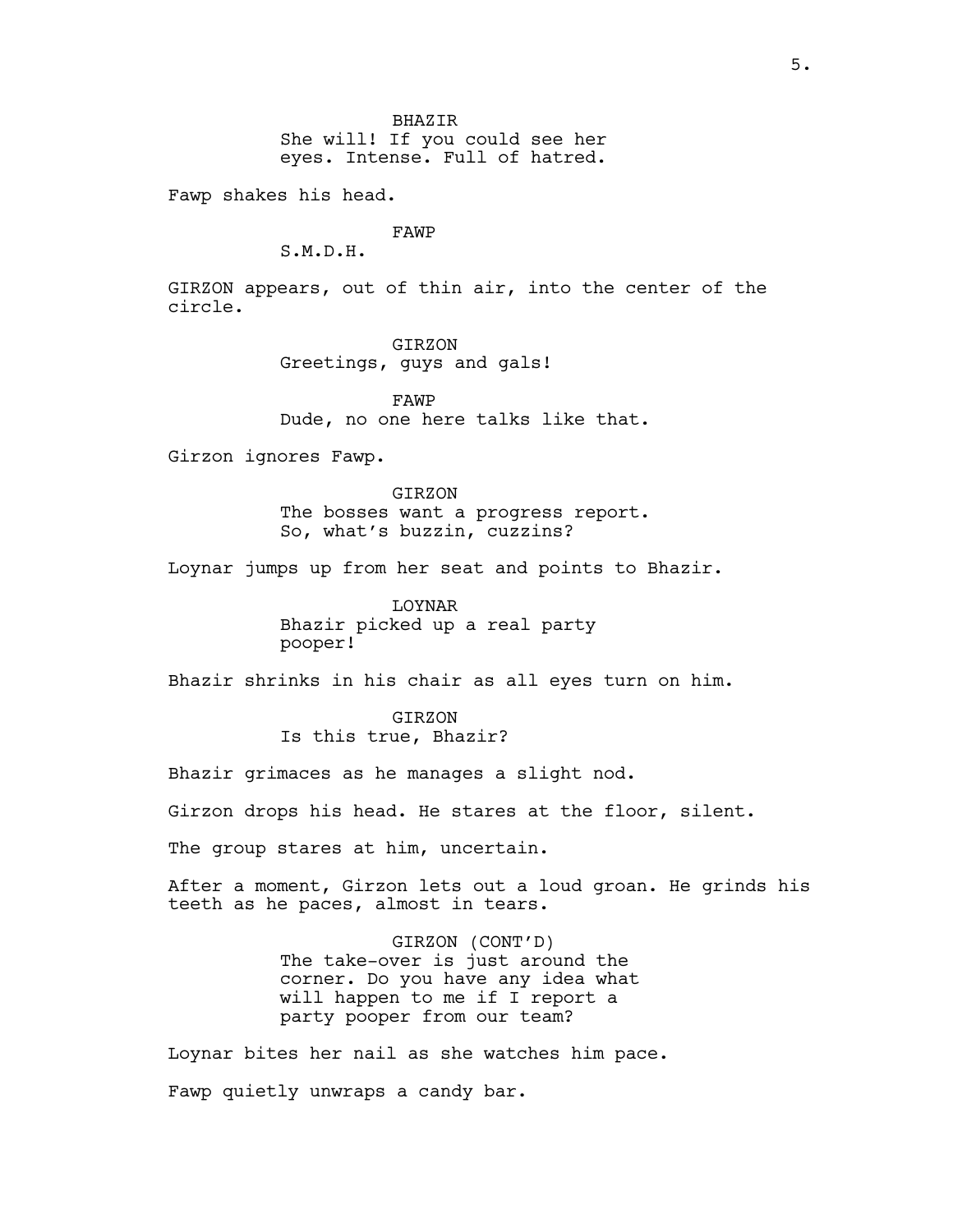GIRZON (CONT'D) We have to take care of this ourselves. No one reports anything. Got it? The group nods. INT. HANNAH'S BEDROOM - NIGHT Girzon, Fawp, Loynar, Jigger and Bhazir stand over Hannah, asleep in her bed. GIRZON Let's do it. Loynar hands him a gun-shaped injector. Girzon holds it up. GIRZON (CONT'D) Where should we put it? FAWP Behind her ear! JIGGER In her hip! Hannah's eyes open. She stares up at the surrounding aliens and opens her mouth to scream. Bhazir slaps his hand over her mouth just in time. BHAZIR Do it! Girzon panics and shoots the injection into her leg. LOYNAR It's in! Let's go! The aliens bump into each other as they race to exit. Hannah, alarmed and breathless, sits up in bed. She looks down at the tiny mark on her leg. INT. CLASSROOM - DAY Bhazir sits back in his chair, feet up on his desk, as he whistles. Students pile into the room. Hannah limps in last. BHAZIR Hannah! Welcome back. How was your time off?

6.